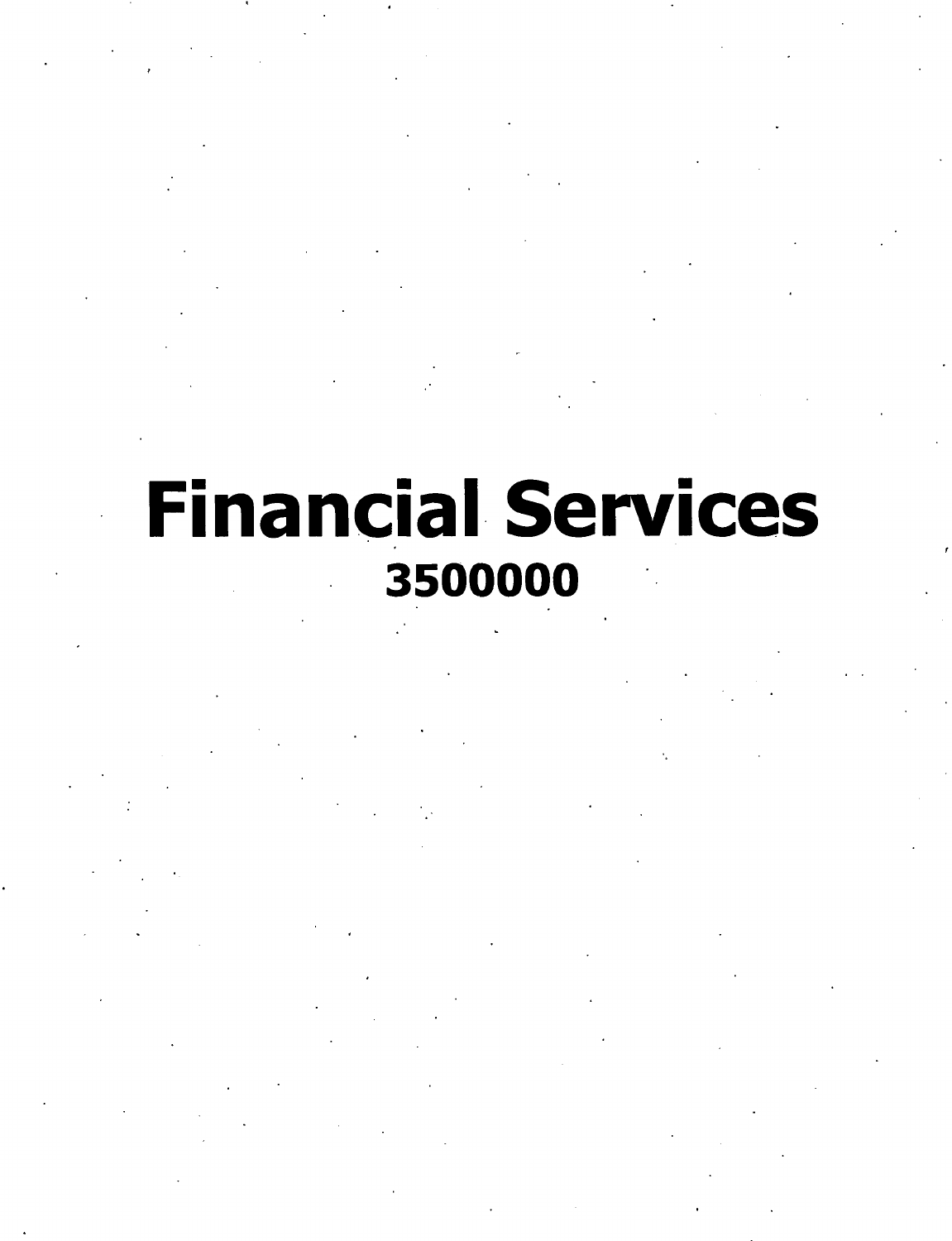# New York State Consultant Services **Contractor's Annual Employment Report** Report Period: April 1,2019 to March 31, 2020 Contracting State Agency Name: NYS Office of Generai Services/NYS Department of Financial Services Contract Number: PH65775 Agency Business Unit: Agency Department ID: Contract Term: 11/1/2012 to 6/30/2019 Contractor Name: NTT DATA Inc. Contractor Address: 18 Corporate Woods Blvd. Description of Services Being Provided: Consulting Services **Scope of Contract (Choose one that best fits):** Analysis Evaluation Research Training  $\Box$  Data Processing  $\Box$  Computer Programming  $\Box$  Other IT consulting Engineering Architect Services Surveying Environmental Services  $\Box$  Health Services  $\Box$  Mental Health Services Accounting Auditing Paralegai Legal Other Consulting **Number of Employees Number of Hours Worked Amount Payable Employment Category** Computer Systems Engineers/Architects **1** 1 652.50 \$ 59,866.88 Total this page 1 652.50  $\vert$  652.50  $\vert$  \$ 59,866.88 **Grand Total 1 1 652.50 \$59,866.88**

Name of person who prepared this report: Carol Fitzgerald

Title: Senior Program Manager

Preparer's Signature:

Phone #: (518) 815-2057

Date Prepared: 5/15/20

(Use additionai pages, if necessary)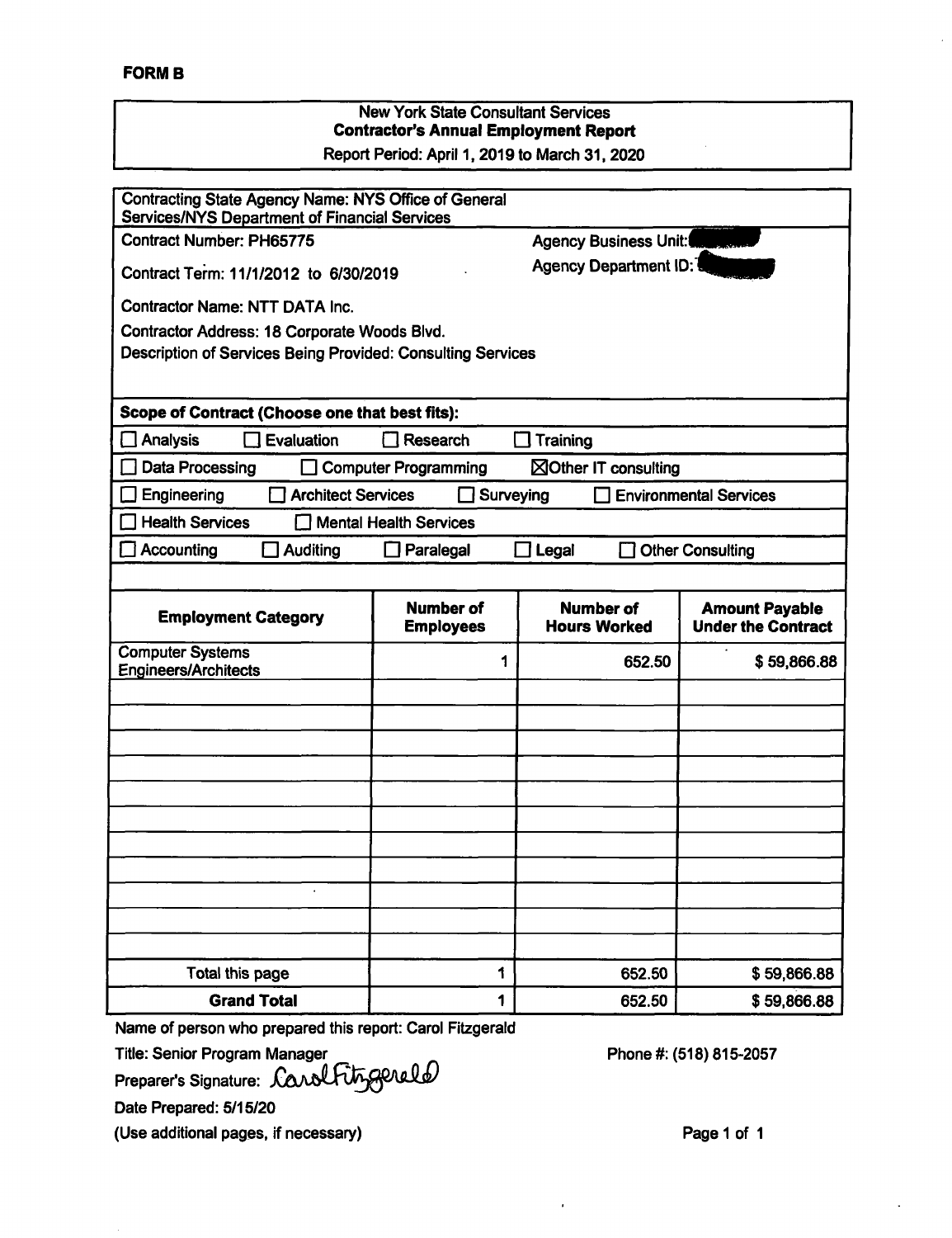#### FORM B

### New York State Consultant Services **Contractor's Annual Employment Report**

Report Period: April 1, 2019 to March 31, 2020

| Contracting State Agency Name: Dept of Financial Services                              |                                      |                                         |                                                    |  |  |  |
|----------------------------------------------------------------------------------------|--------------------------------------|-----------------------------------------|----------------------------------------------------|--|--|--|
| <b>Contract Number: PH65780</b>                                                        |                                      | <b>Agency Business Unit: DFS01</b>      |                                                    |  |  |  |
| Contract Term: 10/1/18 to 6/30/19                                                      |                                      | Agency Department ID: 3500000           |                                                    |  |  |  |
| Contractor Name: MVP Consulting Plus, Inc.                                             |                                      |                                         |                                                    |  |  |  |
| Contractor Address: 435 New Karner Road Albany, NY 12205                               |                                      |                                         |                                                    |  |  |  |
| Description of Services Being Provided: IT Consulting (Various)                        |                                      |                                         |                                                    |  |  |  |
|                                                                                        |                                      |                                         |                                                    |  |  |  |
|                                                                                        |                                      |                                         |                                                    |  |  |  |
| Scope of Contract (Choose one that best fits):<br>Evaluation                           | Research                             | Training                                |                                                    |  |  |  |
| Analysis<br>Data Processing<br>Computer Programming                                    |                                      | $\boxtimes$ Other IT consulting         |                                                    |  |  |  |
|                                                                                        |                                      |                                         |                                                    |  |  |  |
| $\Box$ Surveying<br>Environmental Services<br><b>Architect Services</b><br>Engineering |                                      |                                         |                                                    |  |  |  |
| <b>Health Services</b><br>$\Box$ Mental Health Services<br>$\Box$ Paralegal            |                                      |                                         |                                                    |  |  |  |
| $\Box$ Accounting<br>$\Box$ Auditing                                                   | $\Box$ Legal                         | <b>Other Consulting</b>                 |                                                    |  |  |  |
| <b>Employment Category</b>                                                             | <b>Number of</b><br><b>Employees</b> | <b>Number of</b><br><b>Hours Worked</b> | <b>Amount Payable</b><br><b>Under the Contract</b> |  |  |  |
| 15-1121.00                                                                             | 1.00                                 | 504.00                                  | \$38,228.40                                        |  |  |  |
|                                                                                        | 1.00                                 | 338.00                                  | \$25,637.30                                        |  |  |  |
| 15-1131.00                                                                             | 1.00                                 | 470.00                                  | \$32,542.80                                        |  |  |  |
|                                                                                        | 1.00                                 | 474.50                                  | \$32,854.38                                        |  |  |  |
|                                                                                        | 1.00                                 | 337.50                                  | \$23,368.50                                        |  |  |  |
|                                                                                        | 1.00                                 | 465.00                                  | \$32,196.60                                        |  |  |  |
|                                                                                        | 0.00                                 | 0.00                                    | \$0.00                                             |  |  |  |
|                                                                                        | 0.00                                 | 0.00                                    | \$0.00                                             |  |  |  |
|                                                                                        | 0.00                                 | 0.00                                    | \$0.00                                             |  |  |  |
|                                                                                        | 0.00                                 | 0.00                                    | \$0.00                                             |  |  |  |
|                                                                                        | 0.00                                 | 0.00                                    | \$0.00                                             |  |  |  |
|                                                                                        | 0.00                                 | 0.00                                    | \$0.00                                             |  |  |  |
|                                                                                        | 0.00                                 | 0.00                                    | \$0.00                                             |  |  |  |
| <b>Total this Page</b>                                                                 | 6.00                                 | 2,589.00                                | \$184,827.98                                       |  |  |  |
| <b>Grand Total</b>                                                                     | 6.00                                 | 2,589                                   | \$184,827.98                                       |  |  |  |

Name of person who prepared this report: Ilakumari Patel

Title: CEO/CFO **Phone #: 518-218-1700** 

Preparer's Signature:  $\sum N$ *ates* Date Prepared: *4/30120*

(Use additional pages, if necessary) example 2 and 2 and 2 and 2 and 2 and 2 and 2 and 2 and 2 and 2 and 2 and 2 and 2 and 2 and 2 and 2 and 2 and 2 and 2 and 2 and 2 and 2 and 2 and 2 and 2 and 2 and 2 and 2 and 2 and 2 a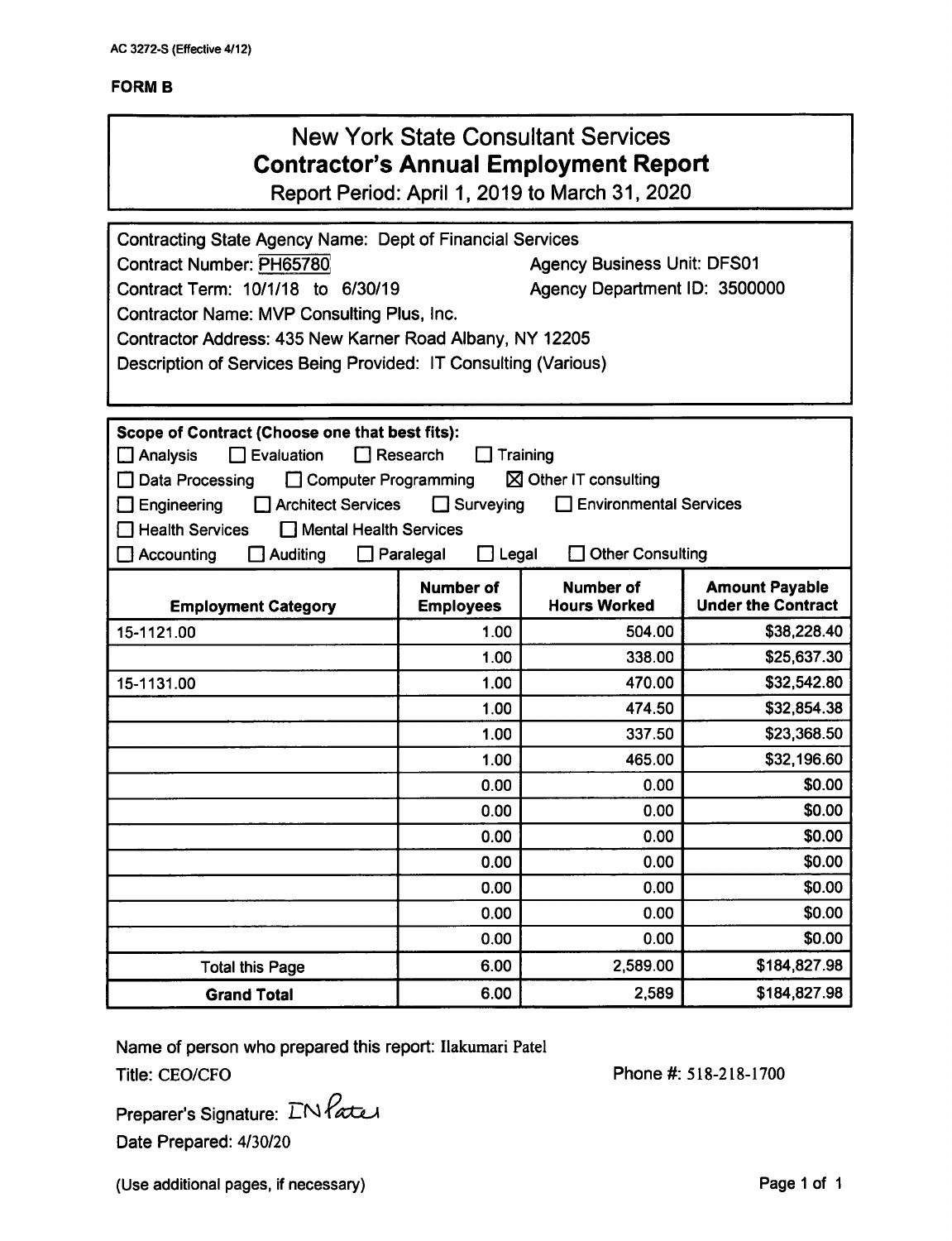**AC 3272-S (Effective 4/1.2)**

**FORMB** 

| -UKIVI B                                                                                                                                                                                                                                                                                                                      |                                                             |                                                                                               |                                                    |  |  |  |
|-------------------------------------------------------------------------------------------------------------------------------------------------------------------------------------------------------------------------------------------------------------------------------------------------------------------------------|-------------------------------------------------------------|-----------------------------------------------------------------------------------------------|----------------------------------------------------|--|--|--|
| <b>New York State Consultant Services</b><br><b>Contractor's Annual Employment Report</b><br>Report Period: April 1, 2019 to March 31, 2020                                                                                                                                                                                   |                                                             |                                                                                               |                                                    |  |  |  |
| <b>Contracting State Agency Name: Department of Financial Services</b><br>Contract Number: PH 65782<br>Contract Term: 11/01/2012 to 06/30/2019<br>Contractor Name: PSI International Inc. ><br>Contractor Address: 11200 Waples Mill Rd, Suite 200 Fairfax, , VA 22030<br>Description of Services Being Provided: IT Services |                                                             | <b>Agency Business Unit: DFS01</b><br>Agency Department ID: 3500000                           |                                                    |  |  |  |
| Scope of Contract (Choose one that best fits):<br>$\Box$ Evaluation<br>$\Box$ Analysis<br>□ Computer Programming<br>Data Processing<br><b>Architect Services</b><br>Engineering<br><b>Mental Health Services</b><br><b>Health Services</b><br>Accounting.<br>Auditing                                                         | Research<br>$\Box$ Surveying<br>$\Box$ Paralegal<br>∃ Legal | Training<br>⊠ Other IT consulting<br><b>Environmental Services</b><br><b>Other Consulting</b> |                                                    |  |  |  |
| <b>Employment Category</b>                                                                                                                                                                                                                                                                                                    | <b>Number of</b><br><b>Employees</b>                        | <b>Number of</b><br><b>Hours Worked</b>                                                       | <b>Amount Payable</b><br><b>Under the Contract</b> |  |  |  |
| <b>Computer Programmers</b>                                                                                                                                                                                                                                                                                                   | 2                                                           | 1,152.50                                                                                      | \$90,664.85                                        |  |  |  |
|                                                                                                                                                                                                                                                                                                                               |                                                             |                                                                                               |                                                    |  |  |  |
|                                                                                                                                                                                                                                                                                                                               |                                                             |                                                                                               |                                                    |  |  |  |
|                                                                                                                                                                                                                                                                                                                               |                                                             |                                                                                               |                                                    |  |  |  |
| <b>Total this Page</b>                                                                                                                                                                                                                                                                                                        | $\mathbf{2}$                                                | 1,152.50                                                                                      | \$90,664.85                                        |  |  |  |
| <b>Grand Total</b>                                                                                                                                                                                                                                                                                                            | $\overline{\mathbf{c}}$                                     | 1,152.50                                                                                      | \$90,664.85                                        |  |  |  |

**Name of person who prepared this report:** Jasmin Beitulfo

Bestrul,

 $\overline{ }$ 

**Title:** Accountant

**Preparer's Signature:**

**Date Prepared: 05/08/2020**

(Use additional pages, if necessary) example 2 and 2 and 2 and 2 and 2 and 2 and 2 and 2 and 2 and 2 and 2 and 2 and 2 and 2 and 2 and 2 and 2 and 2 and 2 and 2 and 2 and 2 and 2 and 2 and 2 and 2 and 2 and 2 and 2 and 2 a

**Phone#:** 703.621.5849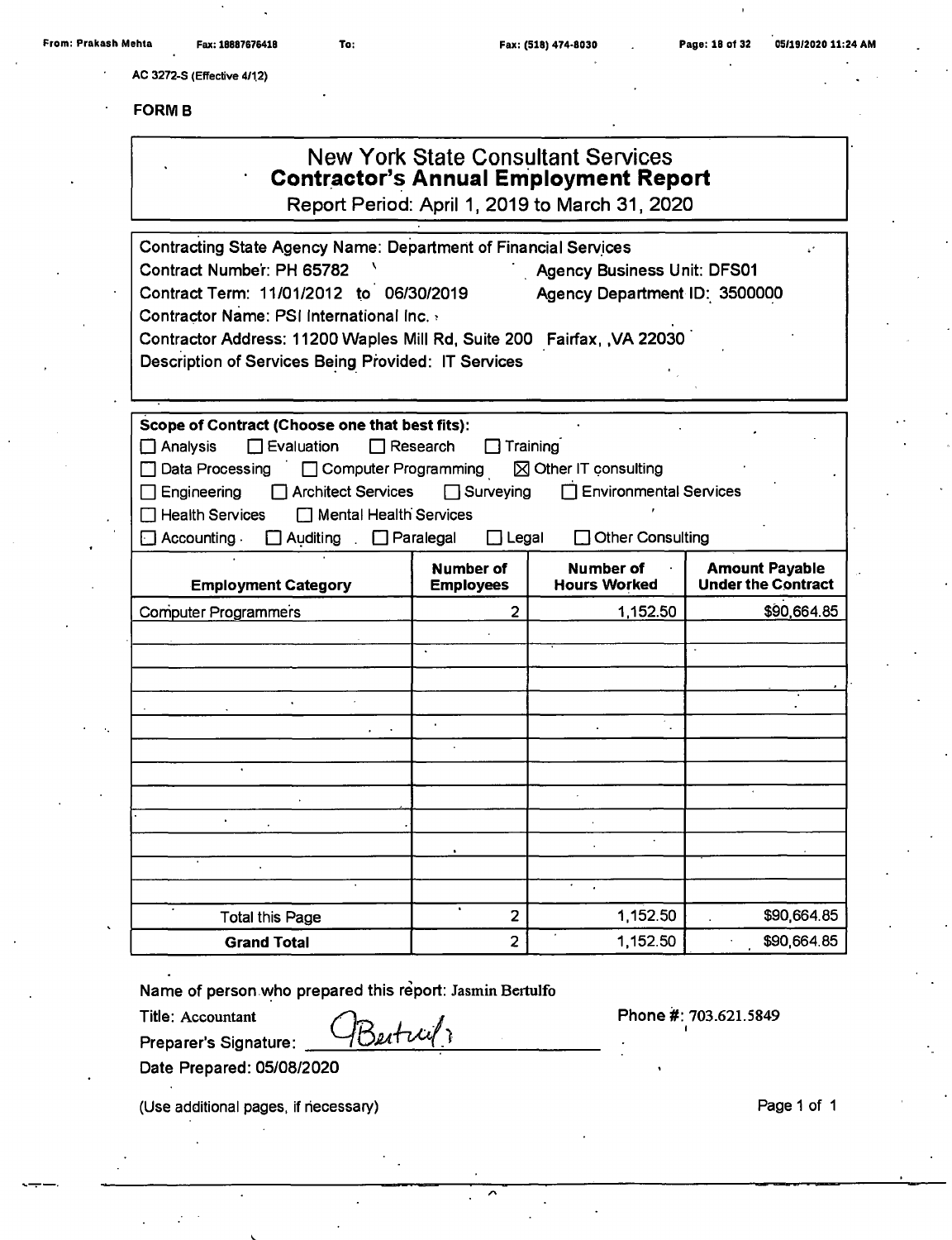#### **FORM B**

### New York State Consultant Services **Contractor's Annual Employment Report**

Report Period: April 1, 2019 to March 31, 2020

| <b>Contracting State Agency Name: Department of Financial Services</b>                        |                  |                                    |                           |  |  |  |
|-----------------------------------------------------------------------------------------------|------------------|------------------------------------|---------------------------|--|--|--|
| Contract Number: PH68617                                                                      |                  | <b>Agency Business Unit: DFS01</b> |                           |  |  |  |
| Contract Term: 7/1/19 to 6/30/24                                                              |                  | Agency Department ID: 3500000      |                           |  |  |  |
| Contractor Name: MVP Consulting Plus, Inc.                                                    |                  |                                    |                           |  |  |  |
| Contractor Address: 435 New Karner Road Albany, NY 12205                                      |                  |                                    |                           |  |  |  |
| Description of Services Being Provided: IT Consulting (Various)                               |                  |                                    |                           |  |  |  |
|                                                                                               |                  |                                    |                           |  |  |  |
| Scope of Contract (Choose one that best fits):                                                |                  |                                    |                           |  |  |  |
| $\Box$ Evaluation<br>□ Analysis                                                               | $\Box$ Research  | Training                           |                           |  |  |  |
| Computer Programming<br>$\boxtimes$ Other IT consulting<br>Data Processing                    |                  |                                    |                           |  |  |  |
| <b>Architect Services</b><br>$\Box$ Surveying<br><b>Environmental Services</b><br>Engineering |                  |                                    |                           |  |  |  |
| <b>Health Services</b><br>Mental Health Services                                              |                  |                                    |                           |  |  |  |
| $\Box$ Paralegal<br>$\Box$ Legal<br>Accounting<br>$\Box$ Auditing<br><b>Other Consulting</b>  |                  |                                    |                           |  |  |  |
|                                                                                               | <b>Number of</b> | Number of                          | <b>Amount Payable</b>     |  |  |  |
| <b>Employment Category</b>                                                                    | <b>Employees</b> | <b>Hours Worked</b>                | <b>Under the Contract</b> |  |  |  |
| 15-1151.00                                                                                    | 1.00             | 157.50                             | \$13,006.35               |  |  |  |
|                                                                                               | 0.00             | 0.00                               | \$0.00                    |  |  |  |
|                                                                                               | 0.00             | 0.00                               | \$0.00                    |  |  |  |
|                                                                                               | 0.00             | 0.00                               | \$0.00                    |  |  |  |
|                                                                                               | 0.00             | 0.00                               | \$0.00                    |  |  |  |
|                                                                                               | 0.00             | 0.00                               | \$0.00                    |  |  |  |
|                                                                                               | 0.00             | 0.00                               | \$0.00                    |  |  |  |
|                                                                                               | 0.00             | 0.00                               | \$0.00                    |  |  |  |
|                                                                                               | 0.00             | 0.00                               | \$0.00                    |  |  |  |
|                                                                                               | 0.00             | 0.00                               | \$0.00                    |  |  |  |
|                                                                                               | 0.00             | 0.00                               | \$0.00                    |  |  |  |
|                                                                                               | 0.00             | 0.00                               | \$0.00                    |  |  |  |
|                                                                                               | 0.00             | 0.00                               | \$0.00                    |  |  |  |
| <b>Total this Page</b>                                                                        | 1.00             | 157.50                             | \$13,006.35               |  |  |  |
| <b>Grand Total</b>                                                                            | 1.00             | 157.50                             | \$13,006.35               |  |  |  |

**Name of person who prepared this report:** Ilakumari Patel Title: CEO/CFO **Phone** #: 518-218-1700

**Preparer's Signature: Date Prepared:** 4/27/20

(Use additional pages, if necessary) example 2 and 2 and 2 and 2 and 2 and 2 and 2 and 2 and 2 and 2 and 2 and 2 and 2 and 2 and 2 and 2 and 2 and 2 and 2 and 2 and 2 and 2 and 2 and 2 and 2 and 2 and 2 and 2 and 2 and 2 a